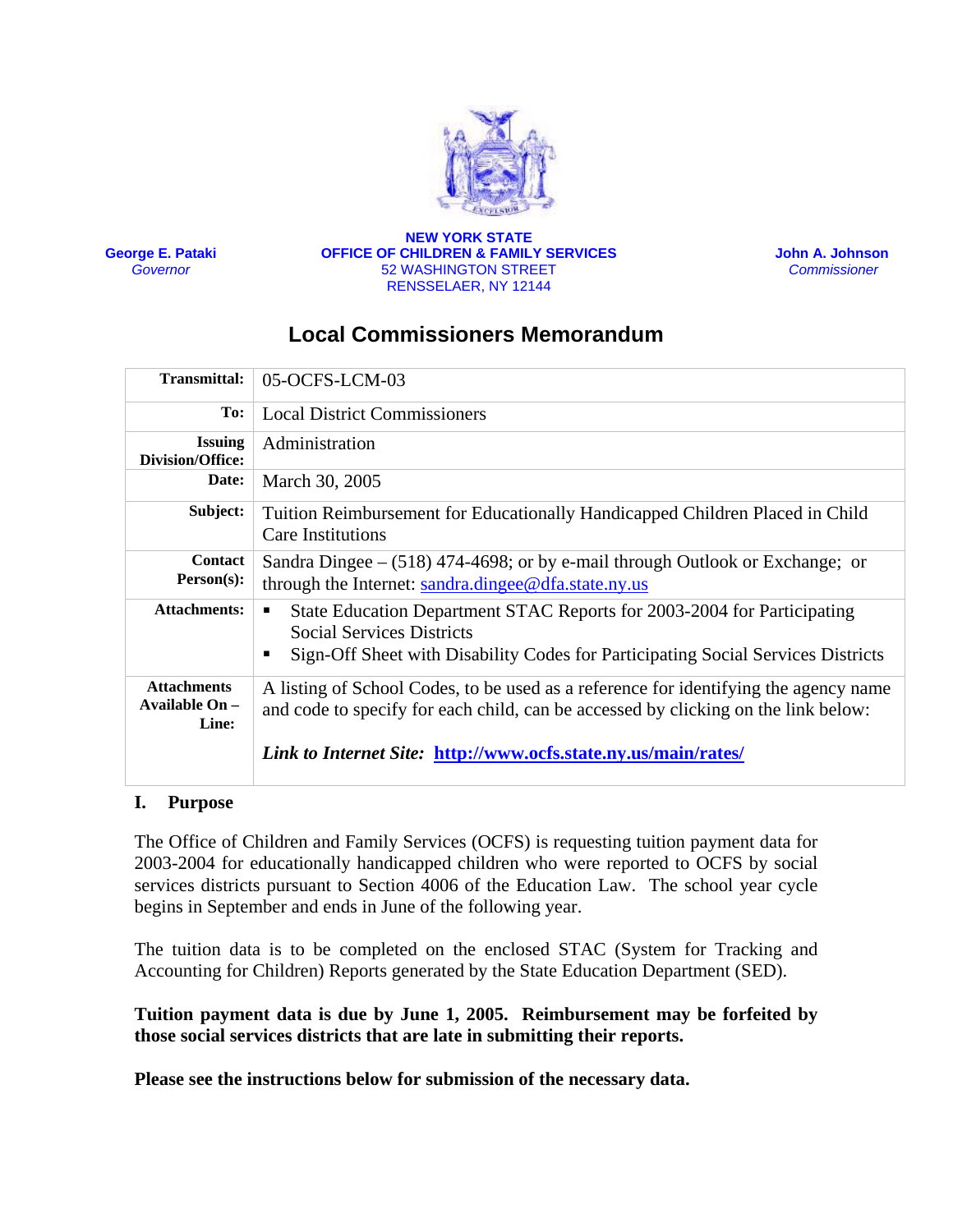# **II. Background**

Section 4004 of the Education Law specifies that the tuition costs for a child placed in a child care institution (defined as a child placed by social services districts, OCFS or the family court in an OCFS-licensed institution or group residence; a child placed in an OMH-licensed residential treatment facility [RTF] for children and youth; or a child admitted to Blythedale Children's Hospital) are the responsibility of the social services district financially responsible for such child at the time of placement, or at the time of admission to Blythedale Children's Hospital. Those costs are currently funded through the Foster Care Block Grant. Section 4004 also specifies that social services districts are eligible to receive additional reimbursement to offset some of the tuition costs for such children who are determined to be educationally handicapped by a Committee on Special Education (CSE) pursuant to Section 4005 of Education Law. This additional reimbursement represents the local school district's share of the cost of educating the child, had the child continued in his/her school district of residence.

## **III. Program Implications**

The procedure outlined in this memorandum is an effort by OCFS to reduce tuition costs to social services districts through the transfer of funds from SED to financially responsible social services districts. All social services districts are encouraged to participate in this process. Social services districts that do not participate are foregoing potentially significant revenue and should consider the opportunity for additional reimbursement through this process.

Enclosed is a social services district-specific STAC Report for the 2003-2004 school year. The report has a listing of the educationally handicapped children whose eligibility may provide a social services district with additional reimbursement for that period. The printout for the 2003-2004 cycle begins September 2003 and ends June 2004. Where there is data preprinted on the report, it comes from the DSS-3424 forms (School District Notification of Financial Responsibility for Educationally Handicapped Foster Child Placed in a Child Care Institution) previously completed and submitted to OCFS. The blank areas require information that must be completed at this time.

**NOTE:** If a social services district did not participate in this process to date, or did not submit DSS-3424 forms for the 2003-2004 school year, a STAC Report will not be attached. A social services district may, however, still participate in the process by submitting the required forms and data. Please call the OCFS contact immediately for technical assistance.

**Requests for DSS-3424 forms** should be sent to OCFS, Forms Management Unit, Room 101, South Building, 52 Washington Street, Rensselaer, NY 12144.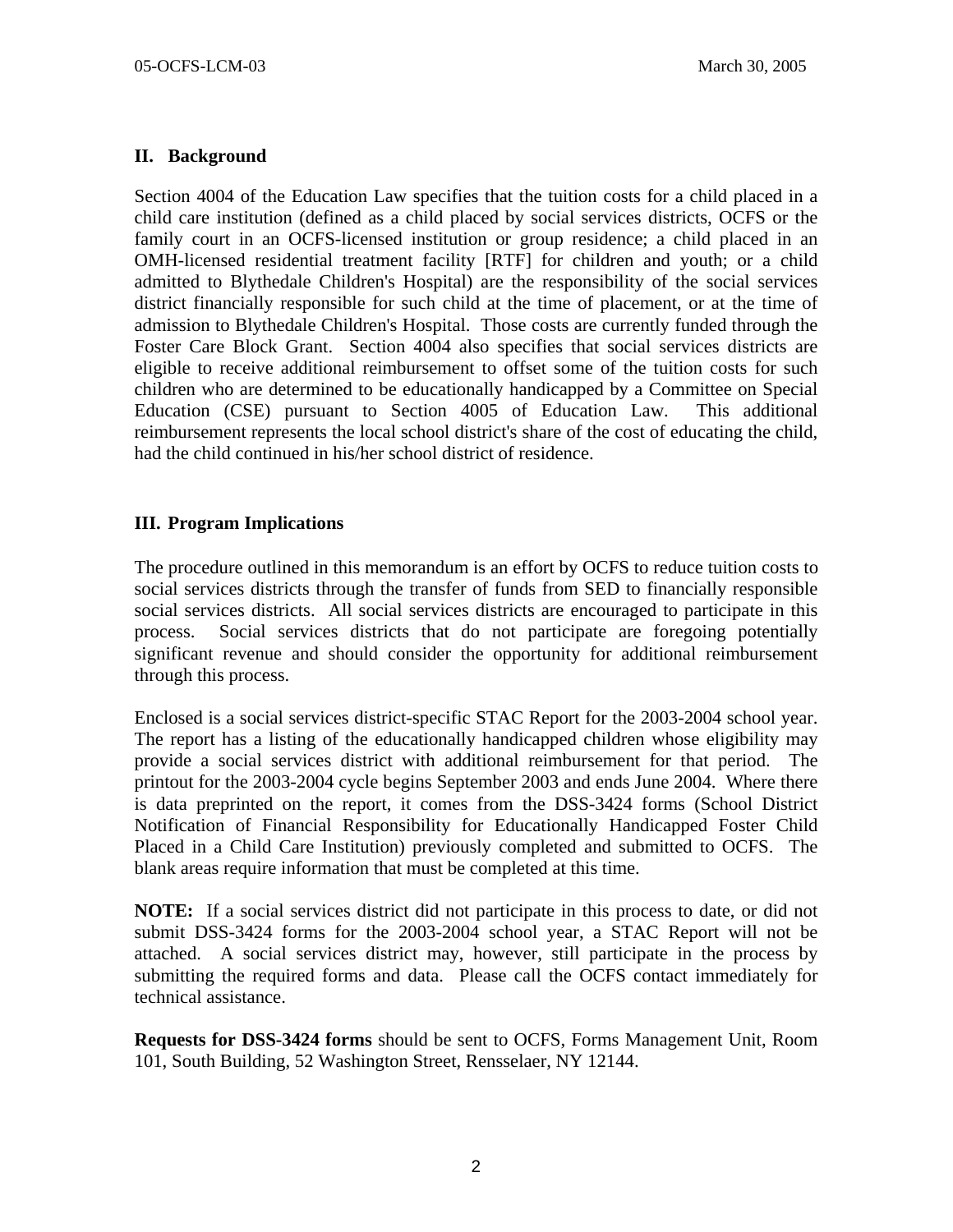**Or, you may request DSS-3424 forms** using OCFS-4627 County Request Form, which is located on the OCFS Internet or OCFS Intranet site. The forms are available at either site, and the addresses are as follows:

**Internet:** <http://www.ocfs.state.ny.us/main/Forms/>

Regarding completion of the STAC reports, each social services district must verify the preprinted information and complete the following entries for the children listed:

- Disability (Handicapping Condition) Specify only one handicapping condition (see attached Sign- Off Sheet with Disability Codes for a list of conditions).
- Provider (the name of the agency/school providing educational services) This is the agency/education provider, which may or may not be the same as the residential provider (see the listing of School Codes online for provider names).
- Code (provider code) Specify the code for the educational provider (see the listing of School Codes online for provider codes).
- **Program Specify the name of the school program into which the child is placed (e.g.,** school-age, special class, or other school program name, if known).
- Code (program code) FOR SED USE ONLY. SED will complete this portion of the form.
- Education Service Period Specify dates of enrollment (September through June).
- Termination of CCI/RTF Care Specify the date of discharge from a child care institution or RTF, if applicable.
- Total Cost Paid Specify the amount of tuition paid from September through June only.
- The preparer in each social services district must enter his/her name, title, telephone number and date of completion on the enclosed Sign-Off Sheet. This is necessary in the event the STAC Unit in SED requires further input for processing.
- Each local district package should include a blank sheet that has no child data preprinted on it. Blank sheets are to be used for additional entries, i.e., children for whom there were no DSS-3424 records on file when the report was generated. If additional children are placed on this report, completed DSS-3424 forms must be